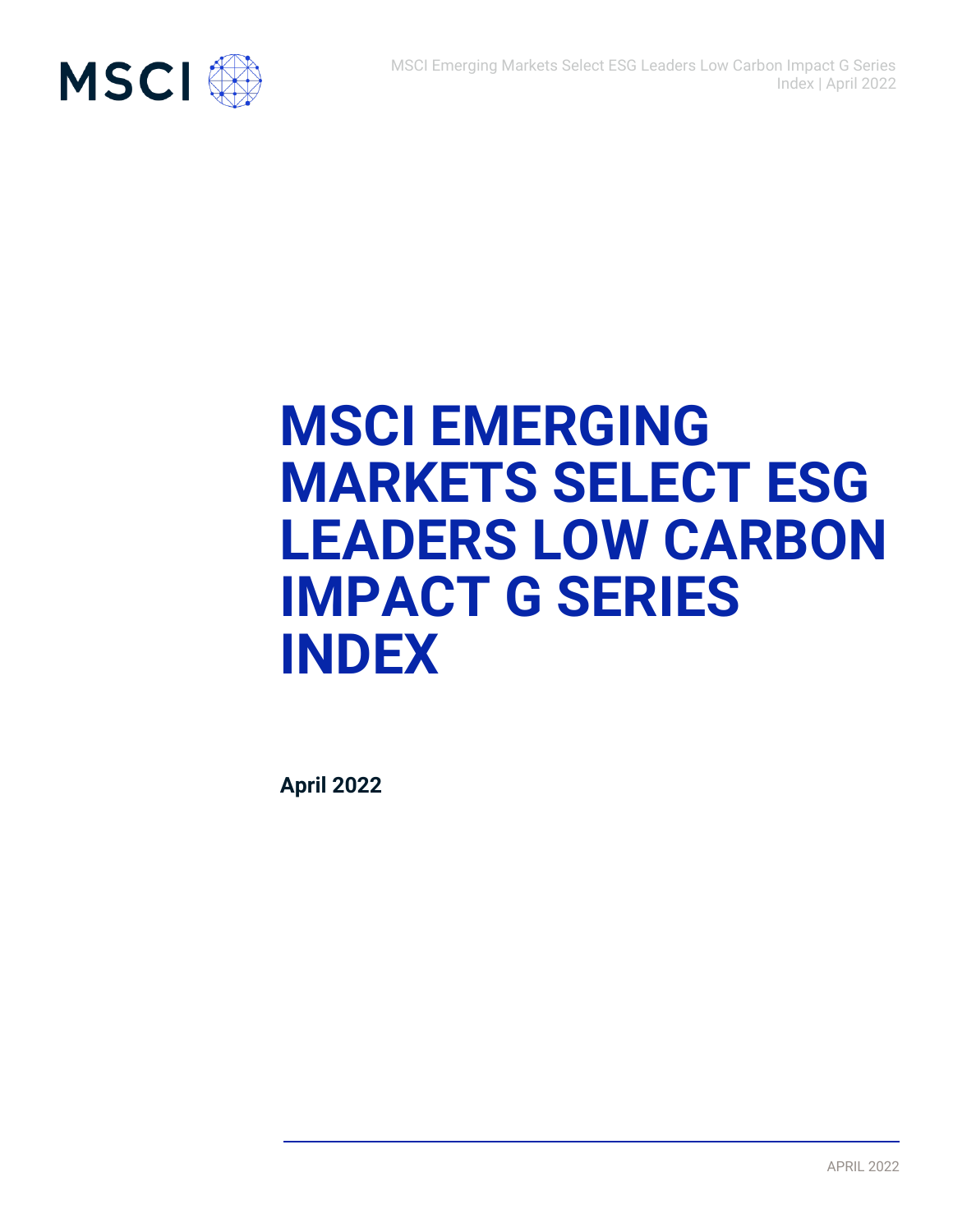



| <b>Contents</b> | 1             |                                                  |  |
|-----------------|---------------|--------------------------------------------------|--|
|                 | $\mathcal{P}$ |                                                  |  |
| 2.1             |               |                                                  |  |
|                 | 2.2           |                                                  |  |
|                 | 2.3           |                                                  |  |
|                 | 2.4           |                                                  |  |
|                 | 3             |                                                  |  |
|                 | 3.1           |                                                  |  |
|                 | 3.2           |                                                  |  |
|                 | 3.3           |                                                  |  |
|                 | 3.4           |                                                  |  |
|                 | 4             | Maintaining the MSCI Emerging Markets Select ESG |  |
|                 |               | Leaders Low Carbon Impact G Series Index  8      |  |
|                 | 4.1           |                                                  |  |
|                 | 4.2           |                                                  |  |
|                 | 4.2           |                                                  |  |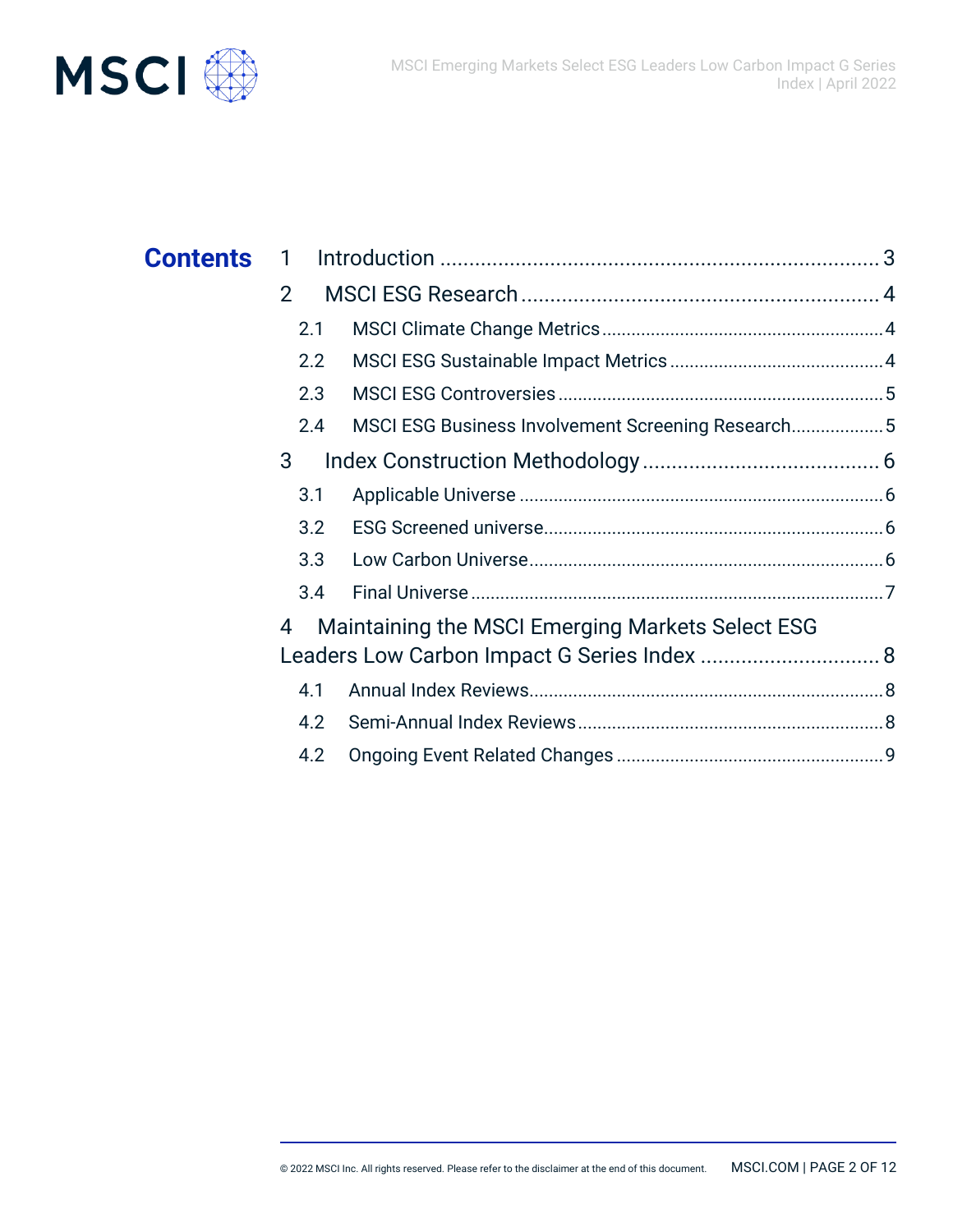

### **1 Introduction**

The MSCI Emerging Markets Select ESG Leaders Low Carbon Impact G Series Index (the 'Index') is designed to represent the performance of companies that have high Environmental, Social and Governance ("ESG") ratings relative to their sector peers, seeking to include best-in-class companies from an ESG perspective. The Index also aims to reflect a lower carbon exposure than that of the broad market,

by selecting companies with low carbon emissions relative to sales and those with low potential carbon emissions per dollar of market capitalization. Additionally, the Index applies certain values-based exclusion criteria. Finally, the weights of securities are tilted in proportion of the aggregated Sustainable Impact Revenue<sup>1</sup> Contribution from the below components:

- **Alternative Energy**
- Energy Efficiency
- Green Building
- Pollution Prevention
- Major Disease Treatment
- **Nutrition**

<sup>1</sup> For more details on Sustainable Impact Revenue, please refer to section 2.4 of the MSCI ACWI Sustainable Impact Index Methodology available a[t http://www.msci.com/index-methodology.](http://www.msci.com/index-methodology)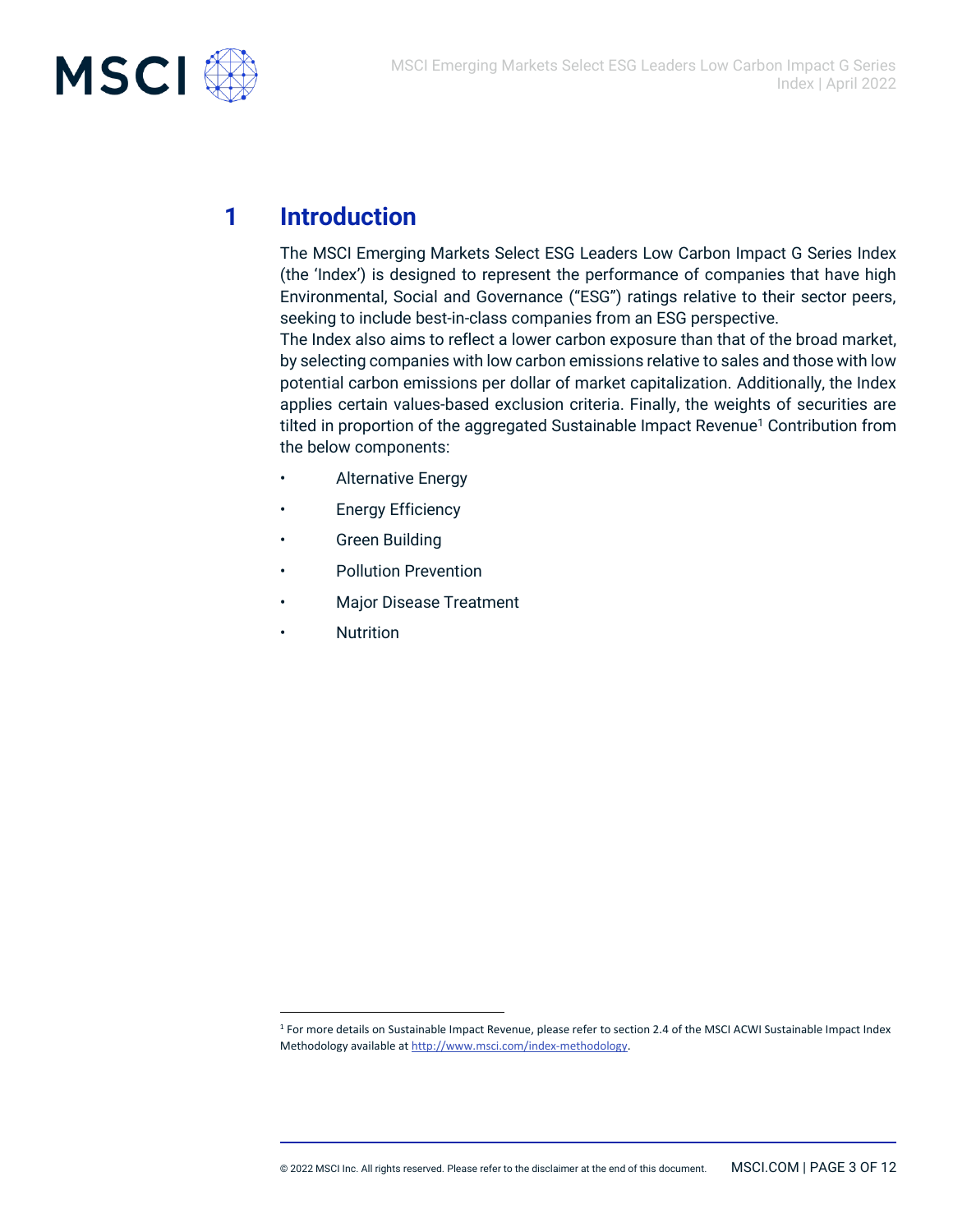

### **2 MSCI ESG Research**

MSCI ESG Research provides in-depth research, ratings, and analysis of the environmental, social and governance-related business practices of thousands of companies worldwide. It consists of an integrated suite of tools and products to efficiently manage research, analysis and compliance tasks across the spectrum of ESG factors.

The Index uses company ratings and research provided by MSCI ESG Research. In particular, this index uses the following MSCI ESG Research products: MSCI Climate Change Metrics, MSCI Climate Value-at-Risk, MSCI ESG Sustainable Impact Metrics, MSCI ESG Controversies and MSCI ESG Business Involvement Screening Research.

For details on MSCI ESG Research's full suite of ESG products, please refer to: <https://www.msci.com/esg-investing>

### 2.1 MSCI CLIMATE CHANGE METRICS

MSCI Climate Change Metrics is designed to support investors seeking to achieve a range of objectives, including measuring and reporting on climate risk exposure, implementing low carbon and fossil fuel-free strategies, and factoring climate change research into their risk management processes. It provides Carbon Emissions, Fossil Fuel exposure, environmental impact (i.e., clean technology) data and screens, as well as climate-related risk exposure and management assessment on companies such as Low Carbon Transition scores and categories.

For more details on MSCI Climate Change Metrics, please refer to [https://www.msci.com/climate-change-solutions.](https://www.msci.com/climate-change-solutions)

### 2.2 MSCI ESG SUSTAINABLE IMPACT METRICS

MSCI ESG Research's Sustainable Impact Metrics is designed to identify companies that currently offer products or services that address at least one of the major social and environmental challenges as defined by the UN Sustainable Development Goals. Designed as a positive screen, it is designed to highlight companies that are deriving sales from products or services that may have a positive impact on society and the environment.

For more details on the MSCI ESG Sustainable Impact Metrics, please refer to [https://www.msci.com/esg-sustainable-impact-metrics.](https://www.msci.com/esg-sustainable-impact-metrics)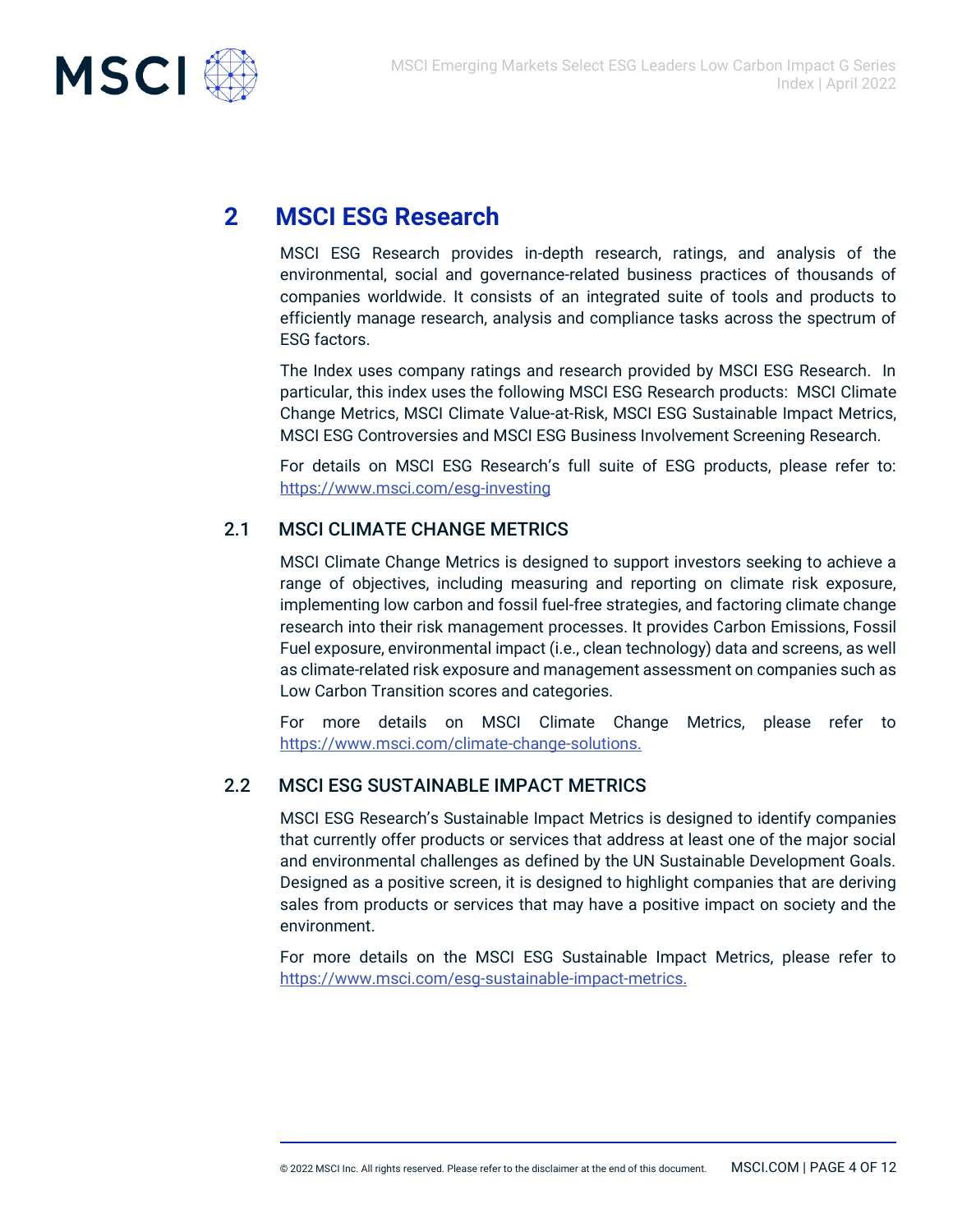

### 2.3 MSCI ESG CONTROVERSIES

MSCI ESG Controversies provides assessments of controversies concerning the negative environmental, social, and/or governance impact of company operations, products and services. The evaluation framework used in MSCI ESG Controversies is designed to be consistent with international norms represented by the UN Declaration of Human Rights, the ILO Declaration on Fundamental Principles and Rights at Work, and the UN Global Compact. MSCI ESG Controversies Score falls on a 0-10 scale, with "0" being the most severe controversy.

For more details on MSCI ESG Controversies, please refer to: [https://www.msci.com/documents/10199/acbe7c8a-a4e4-49de-9cf8-](https://www.msci.com/documents/10199/acbe7c8a-a4e4-49de-9cf8-5e957245b86b) [5e957245b86b](https://www.msci.com/documents/10199/acbe7c8a-a4e4-49de-9cf8-5e957245b86b)

### 2.4 MSCI ESG BUSINESS INVOLVEMENT SCREENING RESEARCH

MSCI ESG Business Involvement Screening Research (BISR) aims to enable institutional investors to manage environmental, social and governance (ESG) standards and restrictions reliably and efficiently.

For more details on MSCI ESG Business Involvement Screening Research, please refer to [http://www.msci.com/resources/factsheets/MSCI\\_ESG\\_BISR.pdf.](http://www.msci.com/resources/factsheets/MSCI_ESG_BISR.pdf)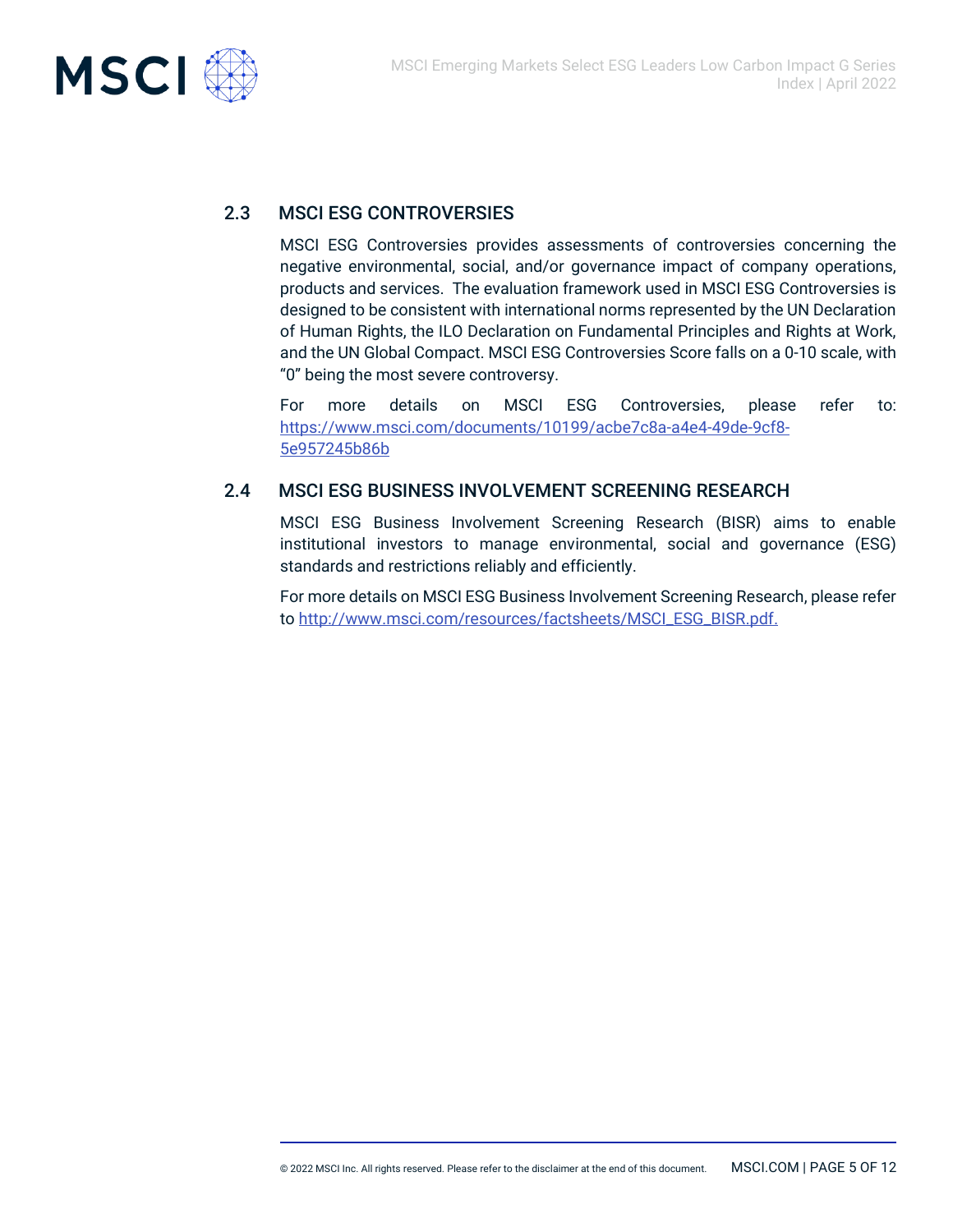



### **3 Index Construction Methodology**

#### 3.1 APPLICABLE UNIVERSE

The Applicable Universe includes all the existing constituents of the MSCI Emerging Markets Index excluding securities from Egypt and Pakistan ("Parent Index"). This approach aims to provide an opportunity set with sufficient liquidity and investment capacity.

#### 3.2 ESG SCREENED UNIVERSE

The eligible securities for the Index are selected from the Applicable Universe by applying the MSCI ESG Leaders Indexes Methodology<sup>2</sup> on the Parent Index with the following exception in the screening criteria: The Index will use ESG screening criteria as described in the MSCI SRI Indexes Methodology $^3$ .

### 3.3 LOW CARBON UNIVERSE

The Low Carbon Universe is constructed from the ESG Screened Universe by applying the following independent screens:

**Carbon Emission Intensity**<sup>4</sup> **Screen**: Constituents are ranked in the descending order of the Carbon Emission Intensity and the top 20% of securities by number are excluded. The cumulative weight of securities excluded from any sector is less than 30% of the weight of the sector in the ESG Screened Universe. In case this limit is reached for any sector, no further securities from that sector are excluded.

**Potential Carbon Emissions per Dollar of Market Capitalization**<sup>5</sup> **Screen:** Constituents are ranked in the descending order of the Potential Carbon Emissions per Dollar of the market capitalization of the company. Securities are excluded until cumulative potential carbon emissions of the excluded securities reaches 50% of the sum of the

<sup>&</sup>lt;sup>2</sup> For a detailed description of the MSCI ESG Leaders Indexes Methodology, please refer to the MSCI ESG Leaders Indexes Methodology available a[t http://www.msci.com/index-methodology.](http://www.msci.com/index-methodology)

<sup>&</sup>lt;sup>3</sup> For a detailed description of the MSCI SRI Indexes Methodology, please refer to the MSCI SRI Indexes Methodology available a[t http://www.msci.com/index-methodology.](http://www.msci.com/index-methodology)

<sup>4</sup> For more details on Carbon Emission Intensity, please refer to section 3.2.1 of the MSCI Global Low Carbon Leaders Indexes Methodology available a[t http://www.msci.com/index-methodology.](http://www.msci.com/index-methodology)

<sup>5</sup> For more details on Potential Carbon Emissions per Dollar of Market Capitalization, please refer to section 3.2.2 of the MSCI Global Low Carbon Leaders Indexes Methodology available a[t http://www.msci.com/index-methodology.](http://www.msci.com/index-methodology)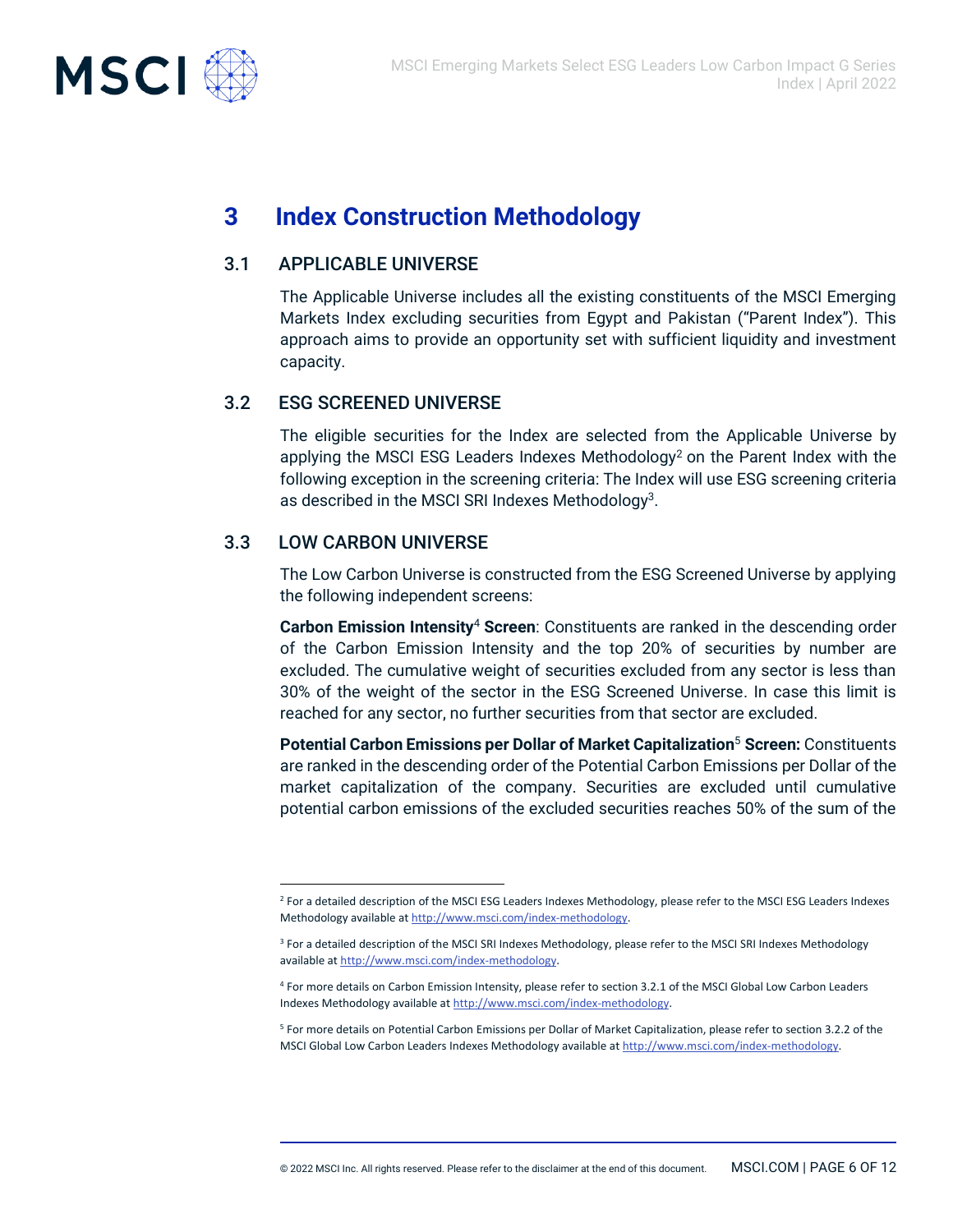

potential carbon emission of the constituents of the ESG Screened Universe post weighting.

#### 3.3.1 WEIGHTING OF SECURITIES IN THE LOW CARBON UNIVERSE

Weights are tilted in proportion of the Sustainable Impact Tilt Scores and renormalized to ensure that the sum of the weights of all constituents is 100%.

Sustainable Impact Revenue<sup>6</sup> is defined as the aggregated revenue (%) contribution from the below components:

- Alternative Energy
- **Energy Efficiency**
- **Green Building**
- Pollution Prevention
- Major Disease Treatment
- Nutrition

Sustainable Impact Tilt Score is awarded depending on the Sustainable Impact Revenue calculated above:

| <b>Sustainable Impact Revenue</b>                   | <b>Tilt Score</b> |
|-----------------------------------------------------|-------------------|
| Sustainable Impact Revenue unavailable / equal to 0 |                   |
| Sustainable Impact Revenue less than 5%             | 1.25              |
| Sustainable Impact Revenue between 5% and 20%       | 1.5               |
| Sustainable Impact Revenue between 20% and 50%      | 1.75              |
| Sustainable Impact Revenue between 50% and 100%     | າ                 |

### 3.4 FINAL UNIVERSE

The Final Universe is constructed by applying a cap of 15% on the weights of individual constituents in the Low Carbon Universe.

<sup>6</sup> For a detailed description of the Sustainable Impact Revenue components, please refer to the MSCI ACWI Sustainable Impact Index Methodology available at http://www.msci.com/index-methodology.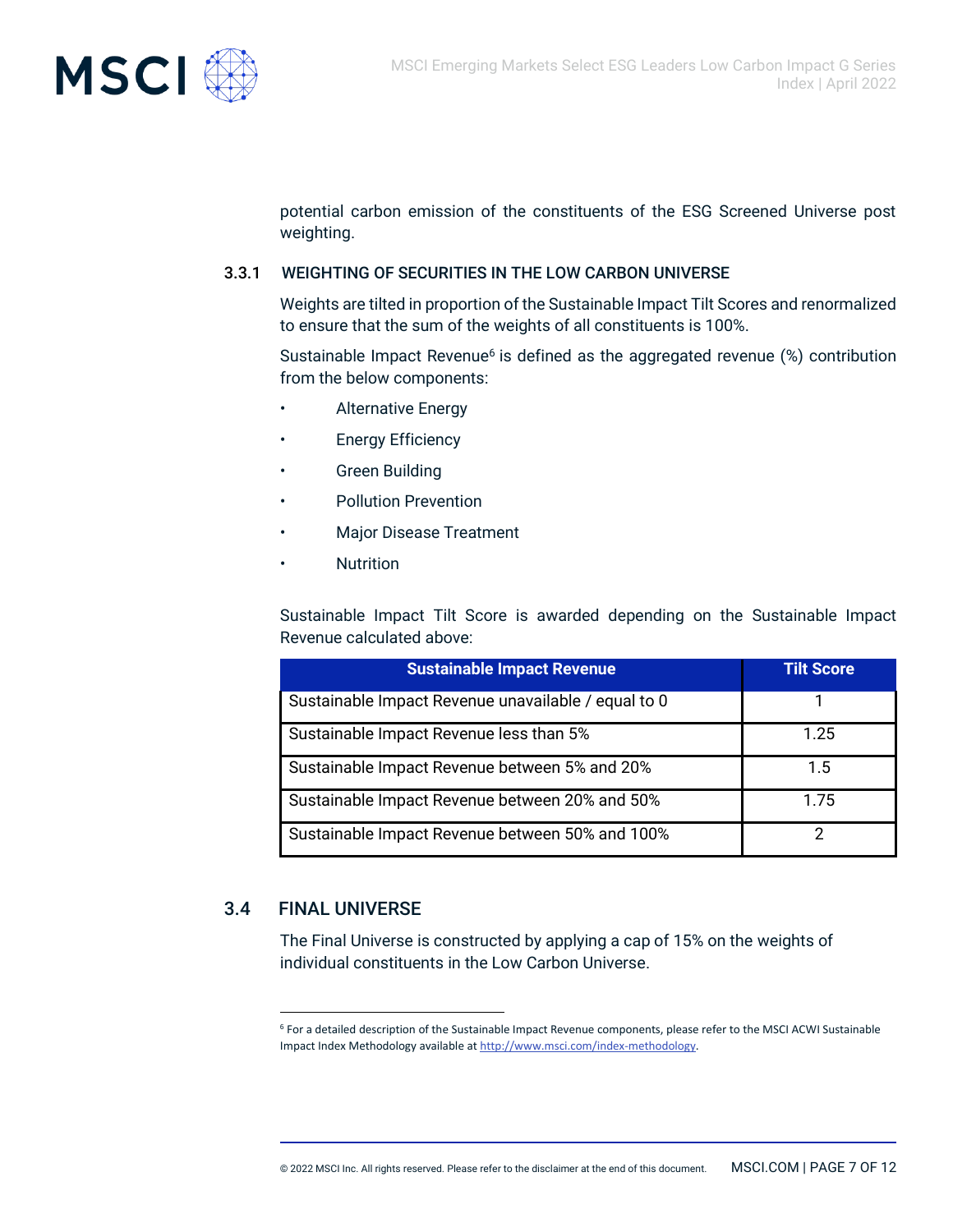

## **4 Maintaining the MSCI Emerging Markets Select ESG Leaders Low Carbon Impact G Series Index**

### 4.1 ANNUAL INDEX REVIEWS

The MSCI Emerging Markets Select ESG Leaders Low Carbon Impact G Series Index is reviewed on an annual basis in May to coincide with the May Semi-Annual Index Review of the Parent Index, and the changes are implemented at the end of May. In general, the pro forma indexes are announced nine business days before the effective date.

In general, MSCI uses MSCI ESG Research data (including MSCI Climate Change Metrics, MSCI Climate Value-at-Risk, MSCI ESG Sustainable Impact Metrics, MSCI ESG Controversies and MSCI Business Involvement Screening Research) as of the end of the month preceding the Index Reviews for the rebalancing of the Indexes.

### 4.2 SEMI-ANNUAL INDEX REVIEWS

The Index is also reviewed on a semi-annual basis to coincide with the regular Index Reviews of the Parent Indexes. The changes are implemented at the end of November. The pro forma index is in general announced nine business days before the effective date.

For the Semi-annual Index Reviews, MSCI ESG Ratings, MSCI ESG Controversies Score assessments and MSCI BISR data are taken as of the end of the month preceding the Index Reviews, i.e., October. For some securities, this data may not be published by MSCI ESG Research by the end of the month preceding the Index Review. For such securities, MSCI will use ESG data published after the end of month, when available, for the rebalancing of the MSCI ESG Leaders Indexes.

At the Semi-annual Index Review, existing constituents are deleted from the Index if they do not meet the eligibility criteria as described in section 3.2. Existing constituents that meet the eligibility criteria are retained in the Index. Additions of eligible securities are made only to those sectors where the current market capitalization coverage is less than 45%, until the 50% target is reached. Market price movements may cause small deviations in the sector coverage between two Index Reviews. Therefore, to minimize turnover, a buffer of 10% is used on the target coverage of 50% to define under-representation.

Additionally, the Low Carbon Universe is also constructed along with the weighting during the Semi-annual Index Review as described in section 3.3.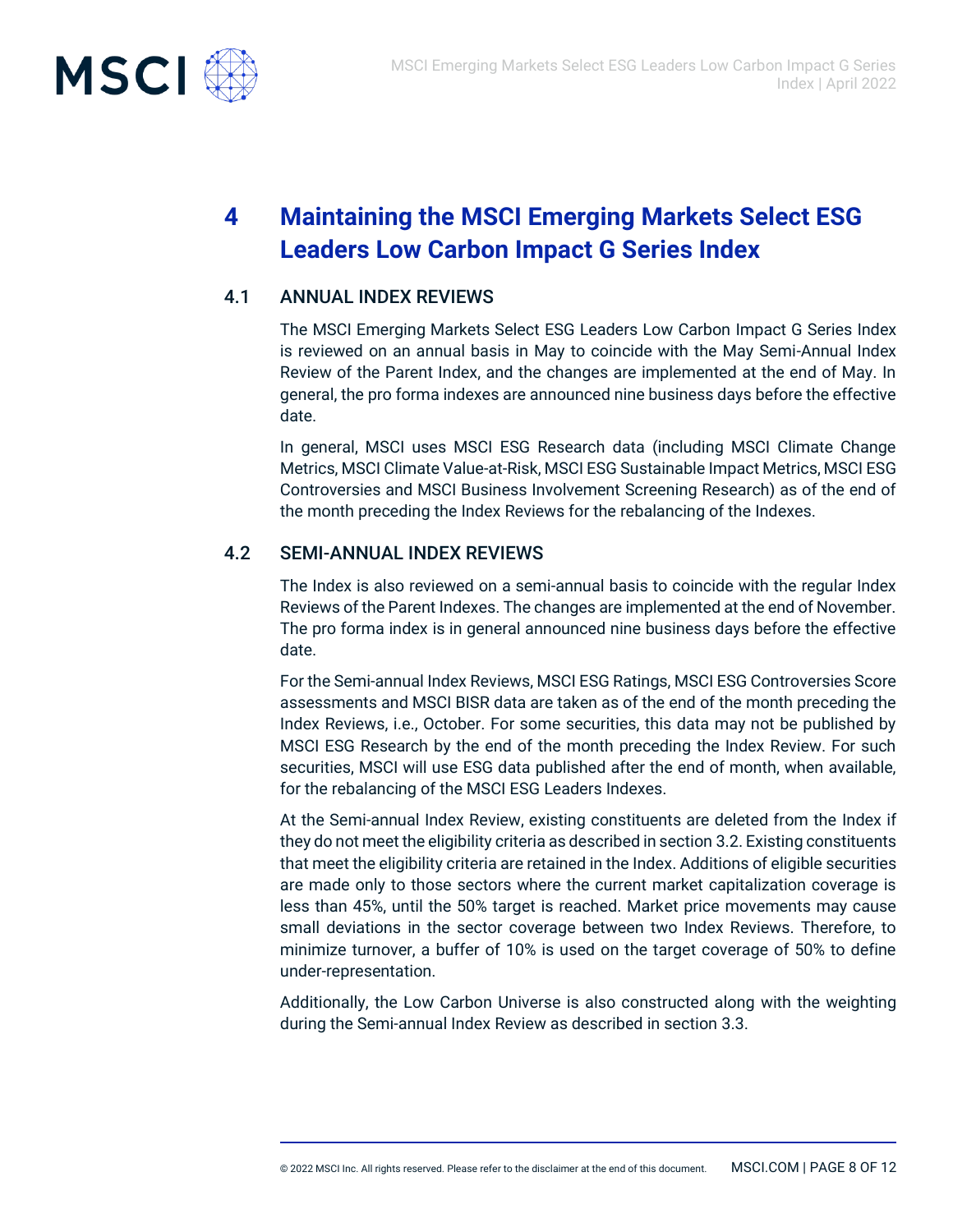

### 4.2 Ongoing Event Related Changes

The general treatment of corporate events in the Indexes aims to minimize turnover outside of Index Reviews. The methodology aims to appropriately represent an investor's participation in an event based on relevant deal terms and pre-event weighting of the index constituents that are involved. Further, changes in index market capitalization that occur as a result of corporate event implementation will be offset by a corresponding change in the Variable Weighting Factor (VWF) of the constituent.

Additionally, as the frequency of Index Reviews in the Parent Index is greater than the frequency of Index Reviews in the Index, the changes made to the Parent Index during intermediate Index Reviews will be neutralized in the Index.

The following section briefly describes the treatment of common corporate events within the Index.

No new securities will be added (except where noted below) to the Index between Index Reviews. Parent Index deletions will be reflected simultaneously.

**EVENT TYPE EVENT DETAILS**

| New additions to the Parent Index | A new security added to the Parent<br>index (such as IPO and other early<br>inclusions) will not be added to the<br>index.                                                                                                                                         |
|-----------------------------------|--------------------------------------------------------------------------------------------------------------------------------------------------------------------------------------------------------------------------------------------------------------------|
| Spin-Offs                         | All securities created as a result of the<br>spin-off of an existing Index<br>constituent will be added to the Index<br>at the time of event implementation.<br>Reevaluation for continued inclusion<br>in the Index will occur at the<br>subsequent Index Review. |
| <b>Merger/Acquisition</b>         | If an existing Index constituent is<br>acquired by a non-Index constituent,<br>the existing constituent will be deleted<br>from the Index and the acquiring non-<br>constituent will not be added to the<br>Index.                                                 |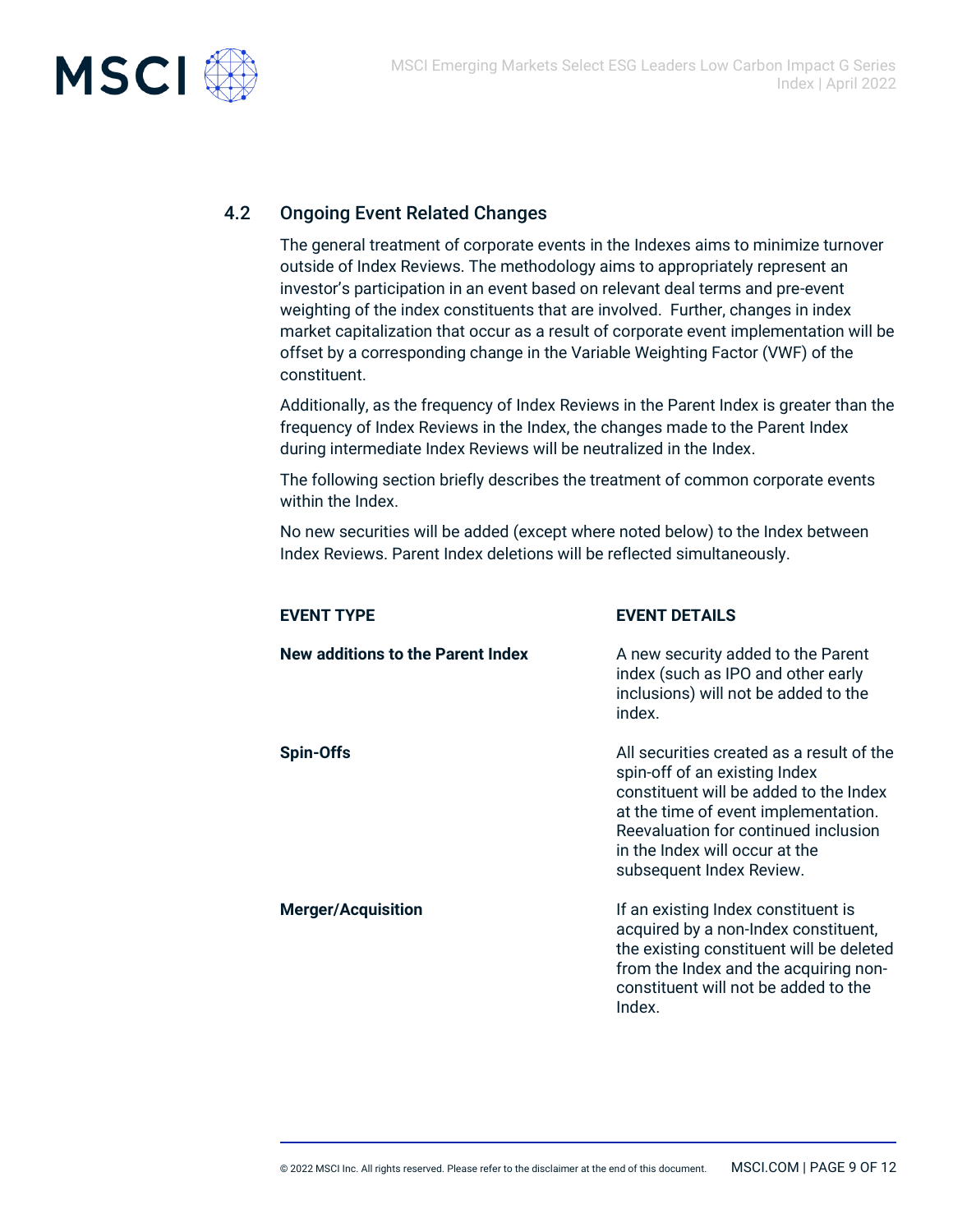

**Changes in Security Characteristics** A security will continue to be an Index constituent if there are changes in characteristics (country, sector, size segment, etc.) Reevaluation for continued inclusion in the Index will occur at the subsequent Index Review.

Further detail and illustration regarding specific treatment of corporate events relevant to this Index can be found in the MSCI Corporate Events Methodology book.

The MSCI Corporate Events methodology book is available at: <https://www.msci.com/index-methodology>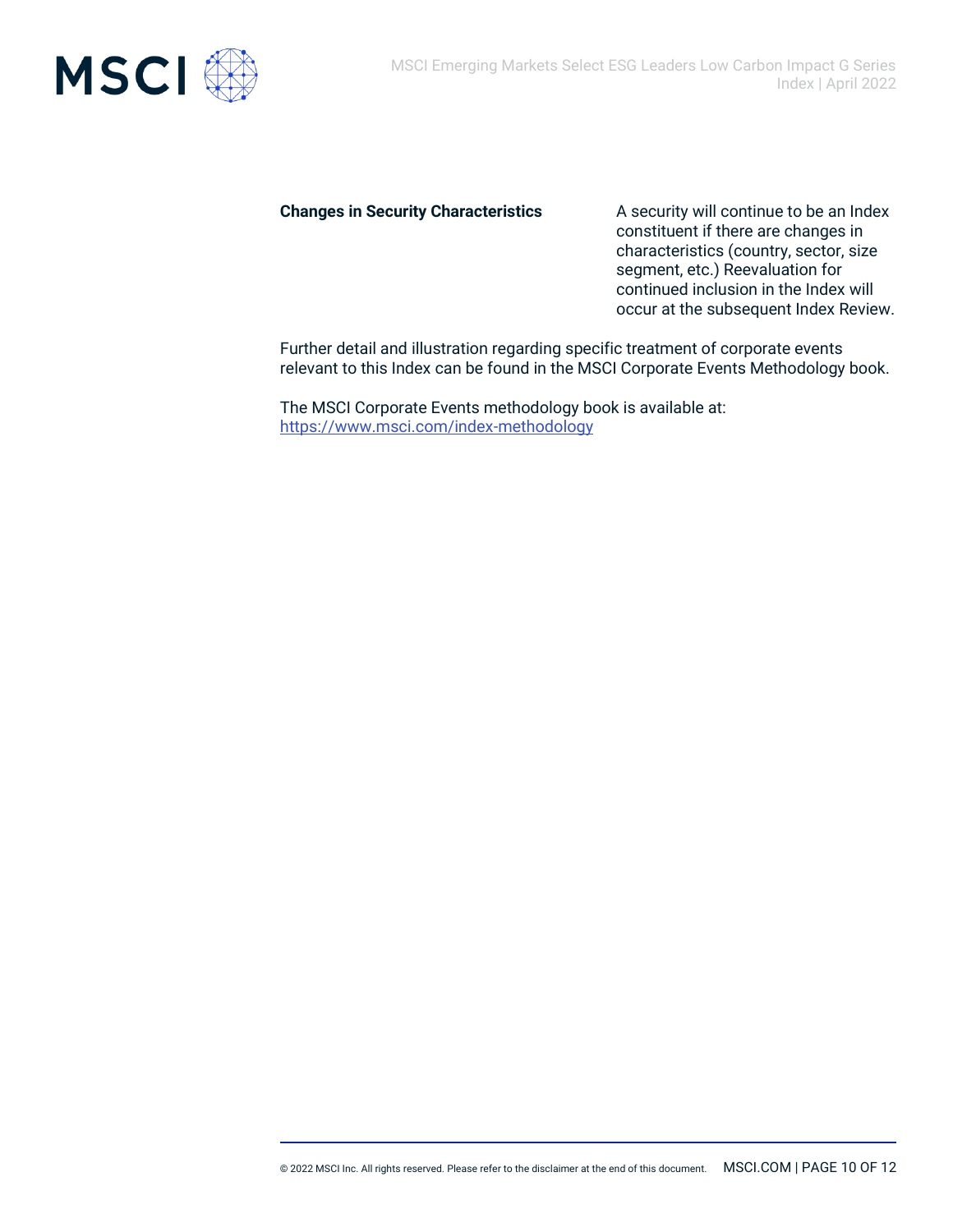

### **Contact us**

### **AMERICAS**

| clientservice@msci.com |  |
|------------------------|--|
|------------------------|--|

| Americas        | 1888 588 4567 *  |
|-----------------|------------------|
| Atlanta         | + 1 404 551 3212 |
| <b>Boston</b>   | +1 617 532 0920  |
| Chicago         | +13126750545     |
| Monterrey       | +52 81 1253 4020 |
| <b>New York</b> | +12128043901     |
| San Francisco   | +14158368800     |
| São Paulo       | +55 11 3706 1360 |
| Toronto         | +14166281007     |

#### **EUROPE, MIDDLE EAST & AFRICA**

| Cape Town | +27216730100      |
|-----------|-------------------|
| Frankfurt | +49 69 133 859 00 |
| Geneva    | +41 22 817 9777   |
| London    | +44 20 7618 2222  |
| Milan     | +39 02 5849 0415  |
| Paris     | 0800 91 59 17 *   |

#### **ASIA PACIFIC**

| <b>China North</b> | 10800 852 1032 *      |
|--------------------|-----------------------|
| China South        | 10800 152 1032 *      |
| Hong Kong          | +852 2844 9333        |
| Mumbai             | +91 22 6784 9160      |
| Seoul              | 00798 8521 3392 *     |
| Singapore          | 800 852 3749 *        |
| Sydney             | + 61 2 9033 9333      |
| Taipei             | 008 0112 7513 *       |
| Thailand           | 0018 0015 6207 7181 * |
| Tokyo              | + 81 3 5290 1555      |
|                    |                       |

### **ABOUT MSCI**

MSCI is a leader provider of critical decision support tools and services for the global investment community. With over 50 years of expertise in research, data and technology, we power better investment decisions by enabling clients to understand and analyze key drivers of risk and return and confidently build more effective portfolios. We create industry-leading research-enhanced solutions that clients use to gain insight into and improve transparency across the investment process.

The process for submitting a formal index complaint can be found on the index regulation page of MSCI's website at:

<https://www.msci.com/indexregulation>

To learn more, please visit [www.msci.com.](https://www.msci.com/)

 $* =$  toll free